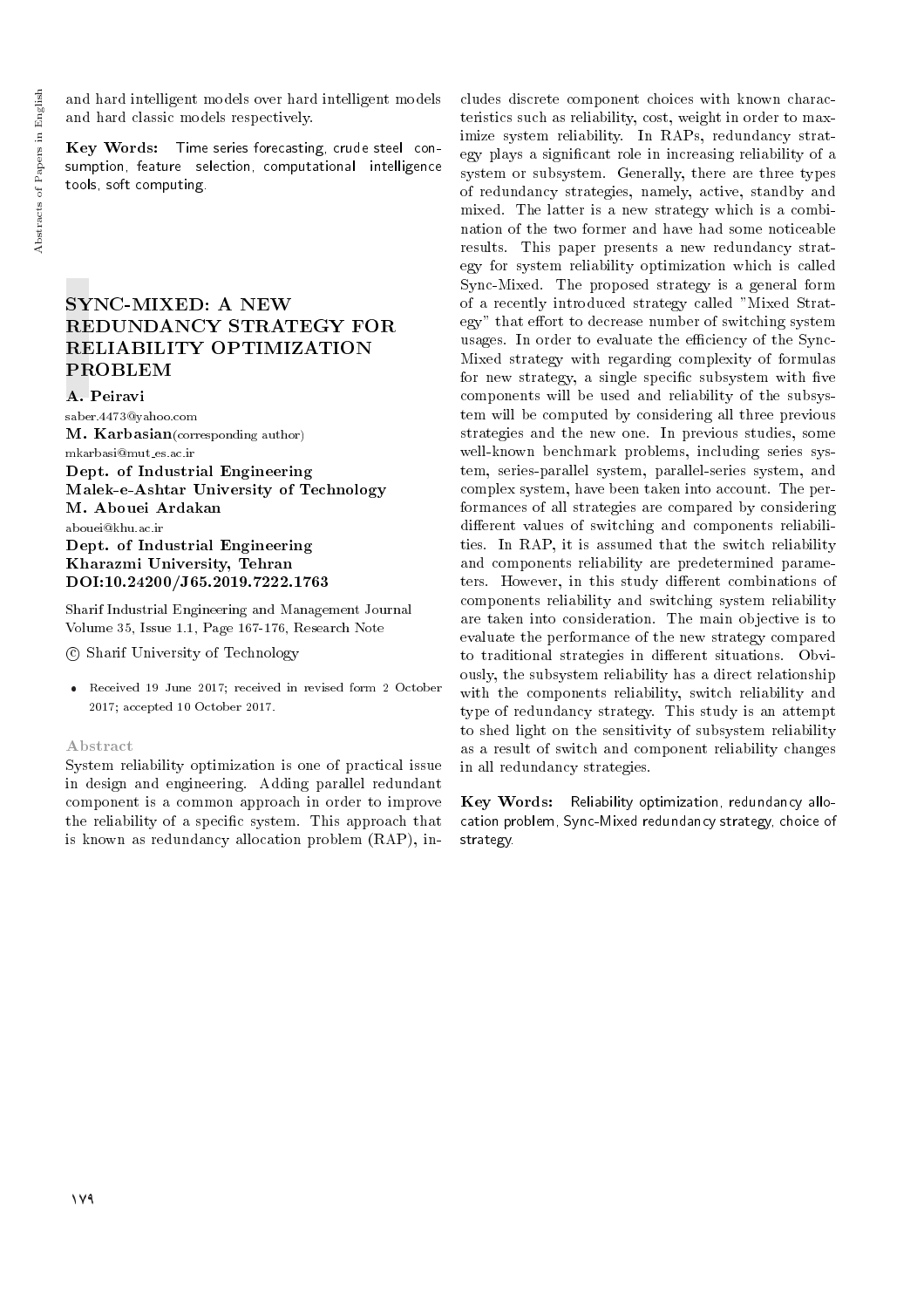Received 23 August 2016; received in revised form 23 February 2017; accepted 9 April 2017.

#### Abstract

Human communities long after the use of natural resources on the planet, parts of it unusable and waste disposal underneath. This did not create a serious problem for them and their environment, because the number and distribution of people on the ratio of the area of the planet Earth was very low, however, due to increase in number, population distribution, followed by new developments in content and the quality of materials used, production and waste disposal dilemma of how to involve life and human societies, especially cities have been signicant.Iran and world population growth and the increasing amount of waste from one side On the other hand the lack of resources and energy and waste management techniques will be given. But solid waste management is not possible without the cooperation of all segments of society.

Today, the need to improve the physical and social participation of citizens in cities is evident to every one.The experience of different countries in the management of cities shows that cities are properly managed in many cases the government is out of power. Success in this regard depends on public participation and local institutions, and only to gain public confidence and encourage people in different stages of public consultation will lead to a largely in urban management and goal setting functionality is synchronized successfully and finally be able to rely on hard data, and relying on popular support, help ensure their success.

This study, using the combination of factors affecting the production of waste and citizen participation, within the framework of dynamic systems approach (software Vensim), Municipal solid waste and the impact of factors affecting the production model for citizen participation are provided. A total of 400 questionnaires throughout the city due to land area, population and population density were distributed and analysis. It was found from the results of public participation in association with different programs of municipal solid waste management system is increased, the success of these programs is possible to further increase the efficiency and effectiveness of the system (reducing waste production, reducing the rate of landfills).

Key Words: Solid waste management, urban development, dynamic system, the capacity of the landfill, public participation.

## APPLICATION OF COMPUTATIO-NAL INTELLIGENCE TOOLS IN

# IRAN'S STEEL CONSUMPTION PREDICTION

#### Sh. Torbat

S.Torbat@in.iut.ac.ir

M. Khashei(corresponding author) Khashei@cc.iut.ac.ir

M. Bijari

#### bijari@cc.iut.ac.ir

## Dept. of Industrial Engineering DOI:10.24200/J65.2019.7102.1705 Isfahan University of Technology

Sharif Industrial Engineering and Management Journal Volume 35, Issue 1.1, Page 157-166, Research Note

c Sharif University of Technology

 Received 28 January 2017; received in revised form 10 October 2017; accepted 16 October 2017.

#### Abstract

Decision-making as one of the principles of management is considered an important factor in prosperity of the organizations. This is so important that managers use efficient tools to improve the quality of their decisions. Steel industry is one of the major industries in this country; consequently, it deserves special attention. In this paper, the main aim is to use scientic methods to manage crude steel consumption in the country. However, the literature shows that it is relatively difficult to yield accurate results in the prediction of consumption, especially in long-term horizon. Researchers believe that high level of complexity and uncertainty in financial markets is main reason of this matter. Therefore, in this paper, a hybrid of intelligent and soft computing models have been used as an effective way in order to model the complexities and uncertainties simultaneously in the data. In this way, the list of variables is recognized based on the literature and expert opinions. Then the linear and nonlinear relationships and also correlations between variables are evaluated and final explanatory variables specied. Finally, four models including hard classic, soft classic, hard intelligent and soft intelligent are designed to predict steel consumption in both short and long term horizons and their results are compared with each other. Empirical results indicate that using the hard intelligent model makes improvement 22.68% and 41.41% in comparison with hard classic model in short and long term horizons respectively in Root Mean Squared Error (RMSE). In addition, the soft intelligent model makes improvement 43.01% and 92.72% in comparison with soft classic model and hard classic model respectively in short term horizon and 34.68% and 91.53% in long term horizon. Results of the study indicate superiority of the soft intelligent models over hard intelligent models and superiority of hard intelligent models over hard classic models. Results of the study indicate superiority of the soft intelligent models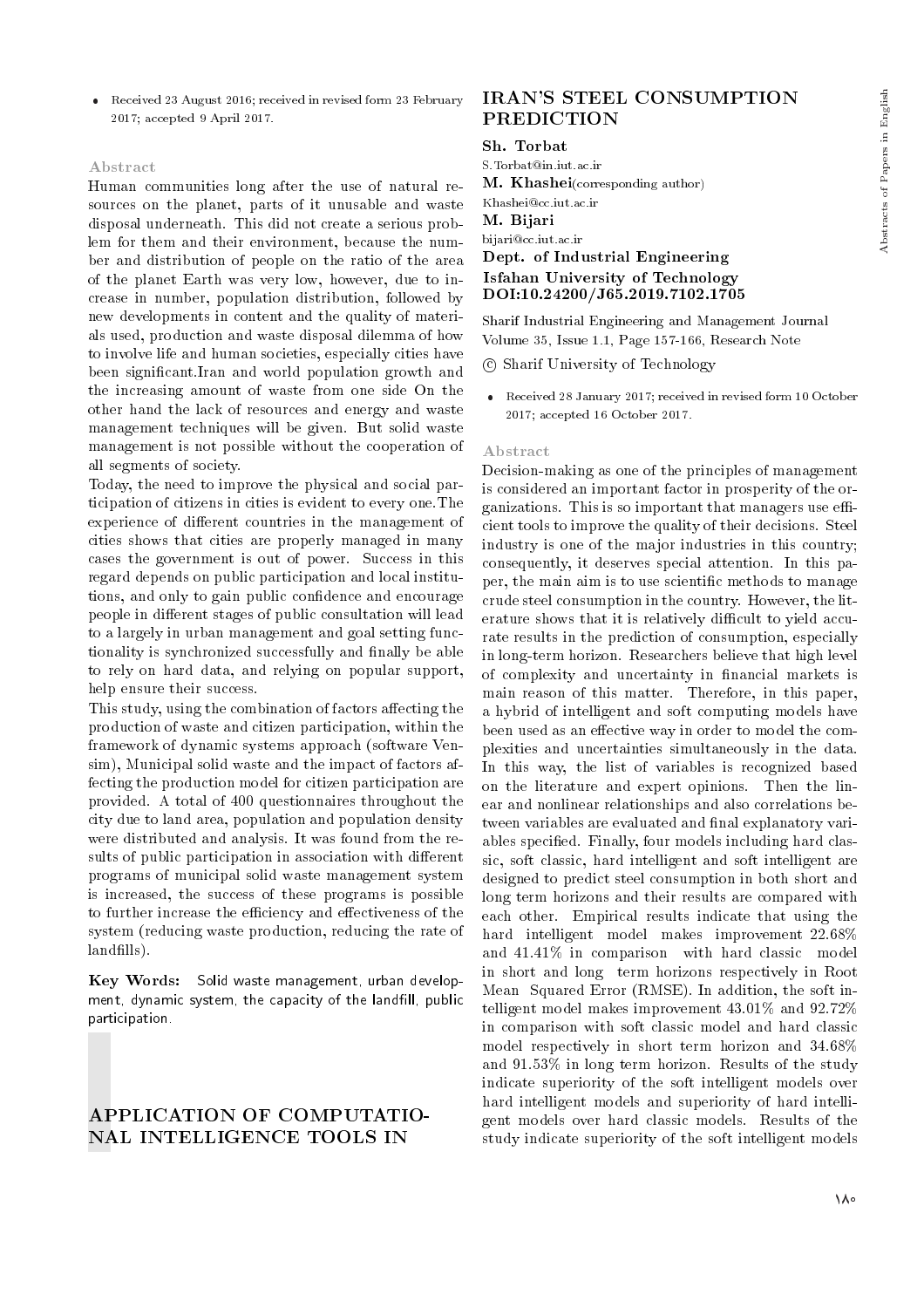customers originally assigned to that hub, are either reassigned to other operational hubs or they do not receive service for which a penalty must be paid. The problem has been modeled as a two-stage stochastic program in which the decisions on hub locations are made in the first phase. In second phase when disruption scenario has occurred, the allocation of non-hub nodes to hubs takes place in second phase with regard to the operational hubs. A hybrid metaheuristic algorithm based on the adaptive large neighborhood search (ALNS) and simulated annealing (SA) is proposed for solving it. Extensive computational experiments based on the CAB and TR data sets are conducted. Results show the high efficiency of the proposed solution method.

Key Words: Hub location, disruption, adaptive large neighborhood search (ALNS), simulated annealing (SA).

# PRICING AND WARRANTY PERIOD DECISIONS FOR SUBSTITUTABLE PRODUCTS UNDER COOPERATIVE AND NON-COOPERATIVE **STRATEGIES**

M. Taghipour

farzad tg@yahoo.com Dept. of Industrial Engineering South Tehran Branch, Islamic Azad University A.A. Taleizadeh(corresponding author) taleizadeh@ut.ac.ir Dept. of Industrial Engineerng College of Engineering University of Tehran DOI:10.24200/J65.2019.7180.1737

Sharif Industrial Engineering and Management Journal Volume 35, Issue 1.1, Page 135-147, Original Article

c Sharif University of Technology

 Received 19 July 2017; received in revised form 10 October 2017; accepted 31 October 2017.

## Abstract

In today's market, price is considered as a determining factor for a company's survival and productivity. Manufacturers and retailers try to lure customers and increase sales by cutting prices. In addition to the price factor, also many companies try to form a reliable brand, with the aim of improving services, warranty and enhancing the quality. In this paper, pricing decisions for two substitutable products in a supply chain with a common retailer and two competitive manufacturers are considered. Orders of the common retailer are two

substitutable products from the two manufacturers who sell their products with warranty in the market. Moreover, product warranty affects the retailer's orders such that lower product price and longer warranty period, will encourage the retailer to buy more goods. The retailer sets the market price and the two manufacturers set the wholesale prices for the retailer. Manufacturers must price their products based on their cost structure, and react to effort of competitors to earn a maximum profit. In addition, the pricing strategy of manufacturers should never be a pointless price war, but rational corrective measures taken under competitive circumstances. The aim of this paper is to analyze the effects of different competitive strategies, different power structures of channel members, and the effects of a warranty period on desired pricing decisions. For this purpose, five decentralized games such as cooperation/non-cooperation of manufacturers with different powers, Nash and Stackelberg games are created. Different forms of balanced decision-making are identied. Through comparison and systematic analysis, some of interesting and valuable management insights along with the effects of different decision-making strategies on manufacturers and market power are studied in various models. We find out that, by being the leader, retailer earns higher profits. Also, all members of the network, particularly consumers, are looking for lower retail prices, longer warranty period and greater profits. Therefore, cooperation of the manufacturers is required.

Key Words: Pricing, warranty period decisions, substitutable products, game theory.

# A SYSTEM DYNAMICS MODELING APPROACH TO EVALUATION PUBLIC PARTICIPATION IN THE MANAGEMENT OF MUNICIPAL SOLID WASTE

Y. Zare Mehrierdi(corresponding author) yzare@yazd.ac.ir Dept. of Industrial Engineering University of Yazd M. Faramarzinejad faramarzi.mohadese@yahoo.com Faculty of Industrial Engineering University of Science and Art, Yazd DOI:10.24200/J65.2018.20066

Sharif Industrial Engineering and Management Journal Volume 35, Issue 1.1, Page 149-156, Research Note

c Sharif University of Technology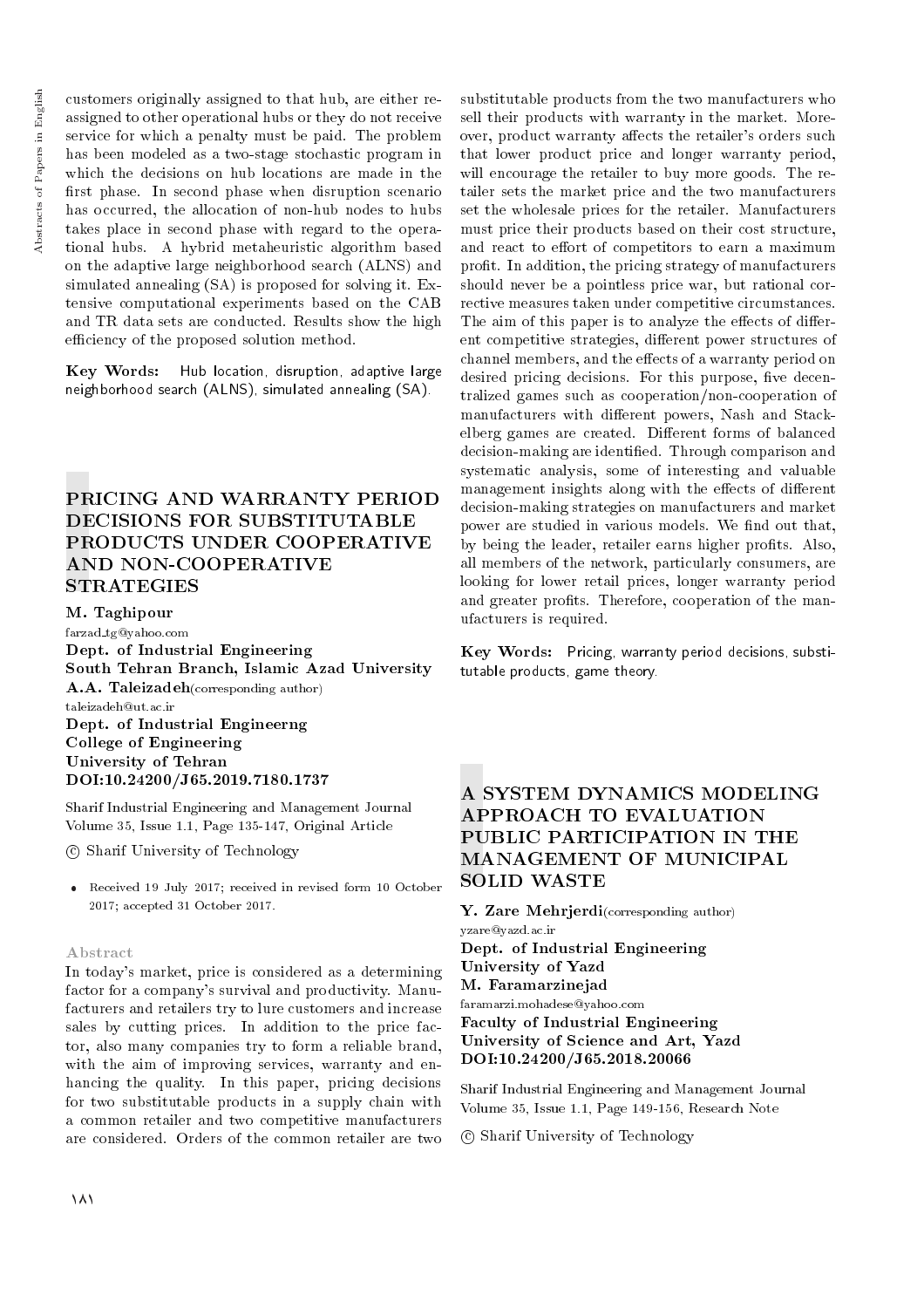electrical panel (cascading failure), thus creating two types of dependent failures in the system. Using the proposed method, the reliability of such systems is evaluated.

Key Words: Common cause failure, cascading failure, multi state, dynamic fault tree, dynamic bayesian networ.

# EVALUATING THE SUPPLIERS BASED ON A HYBRID APPROACH OF EINSTEIN CHOQUET INTEGRAL AND PROMETHEE II WITH RESPECT TO SCOR METRICS (CASE STUDY: MEDICAL LABORATORY EQUIPMENT SUPPLIERS)

M. Kolagar Daronkola

miladkolagar@gmail.com S.M.H. Hosseini(corresponding author) sh.hosseini@shahroodut.ac.ir Dept. of Industrial Engineering and

## Management Shahrood University of Technology DOI:10.24200/J65.2019.7229.1768

Sharif Industrial Engineering and Management Journal Volume 35, Issue 1.1, Page 105-117, Original Article

c Sharif University of Technology

 Received 17 July 2017; received in revised form 24 October 2017; accepted 19 December 2017.

#### Abstract

Supplier evaluation is one of the most important activities in supply chain management which can effectively contribute to the organizational performance. In the same vein, evaluating the suppliers of healthcare services has great signicance. This study aims to develop an approach for evaluating the suppliers of medical laboratory equipment based on the performance attributes of supply chain operations reference (SCOR) model by considering their performance in delivery, cost, and quality dimensions. The required data for this research has been collected by interviewing the professionals and distributing questionnaires among the medical laboratory experts working at the hospitals in district 12 of Tehran. In order to simulate the fuzzy mechanisms of human thinking, a group decision-making model has been developed by using the triangular intuitionistic fuzzy numbers and the experts' opinions have been aggregated and analyzed by utilizing a combination of performance ranking organization method for enrichment evaluation (PROMETHEE) II method and fuzzy Einstein Choquet Integral geometric operator. Also, by comparing the results obtained

from the proposed approach with the results obtained from the simple PROMETHEE II method, the high accuracy of this approach has been confirmed.

Key Words: SCOR, Einstein operator, PROMETHEE II, triangular intuitionistic fuzzy numbers, choquet integral.

# SINGLE ALLOCATION HUB LOCATION PROBLEM UNDER HUB FAILURE POSSIBILITY: MODELING AND A SOLUTION ALGORITHM

## F. Momayezi

farid.momayezi@modares.ac.ir S. K. Chaharsooghi(corresponding author) skch@modares.ac.ir M.M. Sepehri mehdi.sepehri@gmail.com A. H.Kashan a.kashan@modares.ac.ir Dept. of Industrial and Systems Engineering Tarbiat Modares University DOI:10.24200/J65.2019.7201.1746

Sharif Industrial Engineering and Management Journal Volume 35, Issue 1.1, Page 119-133, Original Article

c Sharif University of Technology

 Received 18 AJuly 2017; received in revised form 28 October 2017; accepted 20 November 2017.

#### Abstract

The hub location problem (HLP) is one of the most important and widely used issues in telecommunication and transportation (freight and passenger) network design. Hub location problem deals with locating the hub facilities in the network and determine the pattern based on the non-hub nodes assignment to each hub so that a specic objective function is optimized. Hubs are intermediate facilities that perform a set of tasks such as consolidation, break-bulk, sorting, etc. In other words, the traffic flows (cargo, passengers, or data) in the network rather than being sent directly from their origins to their destinations, are routed via these intermediate facilities. Established hubs in these networks can be disrupted because of events and natural disasters or deliberate disturbances during their use and in such a case an enormous cost is imposed on the operating companies. Therefore, it is crucial to have a suitable plan for reducing destructive effects of disrupted hubs in the network. In this study, an uncapacitated single allocation hub location problem under hub disruption is considered. It is assumed that every open hub in the network can fail and become unavailable after installation, in which case, the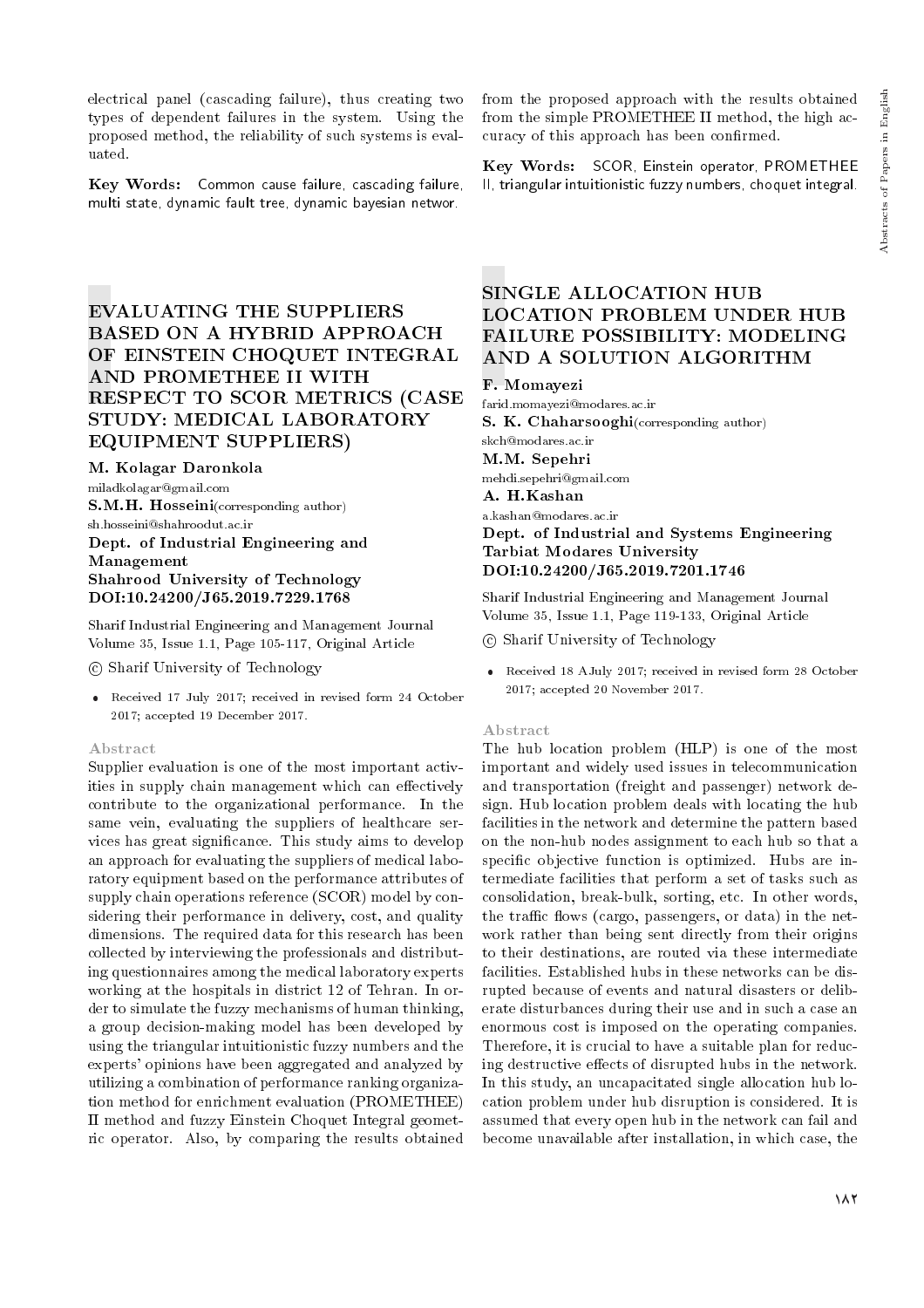## Abstract

In today's world, the ultimate goal of many businesses is to reduce costs. Also, finding efficient ways to achieve the best results is important to make correct managerial decision. In supply chain system, minimizing costs due to the nature of the deterioration of certain products is concerned and also, nding ways to obtain optimum conditions is essential. The two-level supply chain system with suppliers, distributors and retailers was investigated in this research. Decision variables of this problem due to minimizing costs, are determining of the appropriate initial weight for packaging of deteriorating products and determining of appropriate inventory levels in multi-level supply chain. The Intended product is gradual deteriorating package that is produced and sent by the supplier with a value greater than unit. Shortages for the backlog and also lost sales have been considered. This study is based on a case study of detergent company data. In this study, through simulations to study the behavior of decision variables are discussed. Customers refer to retailers to provide their needs. Customer entrance rate is defined probability Poisson. Based on the considered (S-1,S) ordering policy caries out two operations as soon as entering a retail client. The first one is to order product to distributor and the other is to provide customer needs. Neighbor search method and ARENA software sub-program is used to find optimal points. Then using flexibility of ARENA software, study of cases that are very complex through mathematical modeling and increasing the amount of system uncertainty have been possible. The effect of the implementation period and the number of occurrences that led to the introduction of the points by choosing them can be trusted to extract the results. Using the duration and number of occurrences obtained optimum levels for retailers and distributors, and the surplus was calculated by neighbor search method. At last, the minimum cost for unit product and the extra amount required for a product are calculated by taking into account certain assumptions.

Key Words: Simulation, multi-echelon supplychain, deteriorating items, shortage, customer loyalty.

EVALUATION RELIABILITY OF MULTI STATE REPAIRABLE SYSTEMS BY CONSIDERING COMMON CAUSE FAILURE AND CASCADING FAILURE USING DYNAMIC FAULT TREE AND DYNAMIC BAYESIAN NETWORK

S.M. Mortazavi(corresponding author) seyedmohammadmortazavi@ymail.com

## Dept. of Industrial Engineering Najafabad Branch, Islamic Azad University M. Karbasian

mkarbasi@mut-es.ac.ir

## Dept. of Industrial Engineering Malek Ashtar University of Technology DOI:10.24200/J65.2019.7176.1736

Sharif Industrial Engineering and Management Journal Volume 35, Issue 1.1, Page 91-104, Original Article

## c Sharif University of Technology

 Received 30 May 2017; received in revised form 15 October 2017; accepted 8 November 2017.

#### Abstract

Accurate evaluation of system reliability has always occupied the attention of system engineers and designers. In this connection, taking account of real system features in reliability evaluation models leads to an accurate estimation of reliability. These features include multi state components, repair, dependent failures, and time. The relationship among components in a system causes the failure of one component to affect others; therefore, components fail due not only to independent failure, but also to dependent failure. There are various dependent failures, the most important of which include common cause failure and cascading failure. Common cause failure has been investigated by a number of studies but a few attention has been paid to cascading failures. Cascading failure, severely influences system reliability, such that the defective functioning of one component in some systems is propagated to other components and vice versa. The present paper develops a new method using dynamic bayesian networks to take into consideration two types of dependent failures in the reliability evaluation of systems with repairable multistate components. In so doing, a dynamic fault tree is used and converted into a dynamic Bayesian network, in such a way that repair is incorporated into reliability evaluation by drawing the conditional probability table for a multistate component. Afterwards, by adding a new gate (cascading gate) to the dynamic fault tree and converting it to the dynamic Bayesian network, the impact of cascading failure on multistate systems is examined. Finally, using the common cause failure gate as well as cascading gate, the procedure of evaluation of reliability of a system with two types of dependent failures as well as repairable multistate components is investigated. Else, use of dynamic fault tree and its conversion into a dynamic Bayesian network minimizes the explosion state in the Bayesian network. The sensitivity of the proposed method is analyzed by evaluating the reliability of the high pressure water pumping system. This pumping system uses two water pumps in parallel, which are subject to common cause failure as well as independent failure. The defective functioning of water pumps in turn impinges upon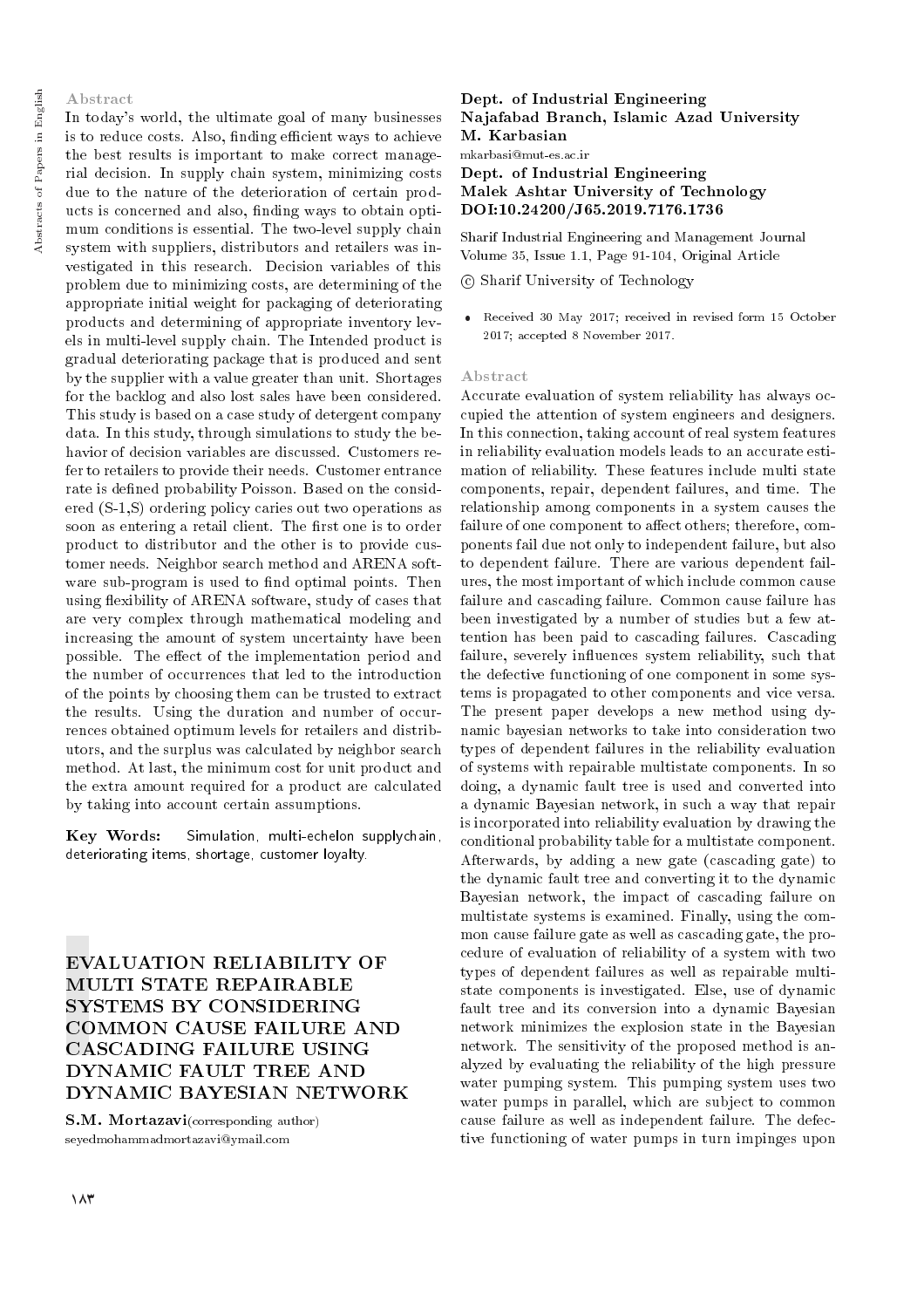cost be minimized. In the other hand, the time solution is very important to obtain an acceptable solution in a reasonable time. We present a heuristic approach based on genetic algorithm and exact method to solve the proposed MIP model. The locations of fixed and mobile facility are computed through genetic algorithm then other variables are calculated by solve model with CPLEX. In order to validate the proposed approach, we generate 8 examples with different sizes and numerical results are presented. Also the results of comparison our approach with exact and metaheurisitc method are presente.

Key Words: Blood supply chain, crisis management, stochastic programming, chance constraint, locationallocation, genetic algorithm.

# PRESENTING A BI-OBJECTIVE MODEL FOR DESIGNING A DISTRIBUTION NETWORK IN A THREE-LEVEL SUPPLY CHAIN WITH CONSIDERING INFLATION IN A FUZZY ENVIRONMENT

## R. Gheibat Khajeh

r.gheibatkhajeh@gmail.com

A. Kazemi(corresponding author) abkaazemi@gmail.com

Dept. of Industrial and Mechanical Engineering Qazvin Branch, Islamic Azad University DOI:10.24200/J65.2019.6952.1625

Sharif Industrial Engineering and Management Journal Volume 35, Issue 1.1, Page 71-80, Original Article

c Sharif University of Technology

 Received 13 February 2017; received in revised form 20 November 2017; accepted 5 December 2017.

#### Abstract

To strengthen management of supply chain and increase its efficiency, how to step up the research on supply chain distribution network system has become a major topic on logistics. As traditional logistics can no longer suit the requirements for great circulation due to a waste of resources, it is necessary for us to establish distribution systems with network structure, which are composed of some nodes and lines, whose activities serve as a foundation of supply chain distribution system activity. Supply chains cover everything from production, to product development, to the information systems needed to direct these undertakings. One of the important loops supply chain is distribution network. Design and analysis of the distribution network is one of the most important issues facing the distribution companies. The importance of this issue from the fact that logistics costs is in the main line items cost of sales and distribution companies. In recent years, the main problem in the design of the distribution network, minimizing of all the costs associated with it which includes the cost of production, transportation, storage of inventory, and too locating of distribution centers and routing sending products between the loops of supply chain. This study develops a mixed integer nonlinear programming (MINLP) model to design a supply chain. In this paper a bi-objective model for a distribution network in a three-echelon supply chain of multi-product multi-period is considered. The network is consist of manufacturing plants, distribution centers and customer. In this model, some factors including of climate situation on distribution network in form of the concept of reliability is investigated. In addition, in this study, with considering some costs as fuzzy and studying the effect of inflation on costs of distribution centers, is tried the proposed model is closer to real-world problems. Since this model has high complexity, so for solving this model, is used a meta-heuristic method such as Genetic algorithm. Finally the obtained results is analyzed.

Key Words: Distribution network, supply chain, reliability, inflation, genetic algorithm.

## SIMULATION OF MULTI-ECHELON SUPPLY CHAIN FOR DETERIORATING ITEMS CONSIDERING EFFECT OF CUSTOMER LOYALTY

SH. Karimi

shirinkarimi@srbiau.ac.ir S.M. Haji Molana (corresponding author) Dept. of Industrial Engineering Islamic Azad University Science and Research Branch S.M. Sajadi msajadi@ut.ac.ir Faculty of Entrepreneurship University of Tehran DOI:10.14200/J65.2019.6985.1639 molana@srbiau.ac.ir

Sharif Industrial Engineering and Management Journal Volume 35, Issue 1.1, Page 81-90, Original Article

c Sharif University of Technology

 Received 8 April 2017; received in revised form 1 October 2017; accepted 10 October 2017.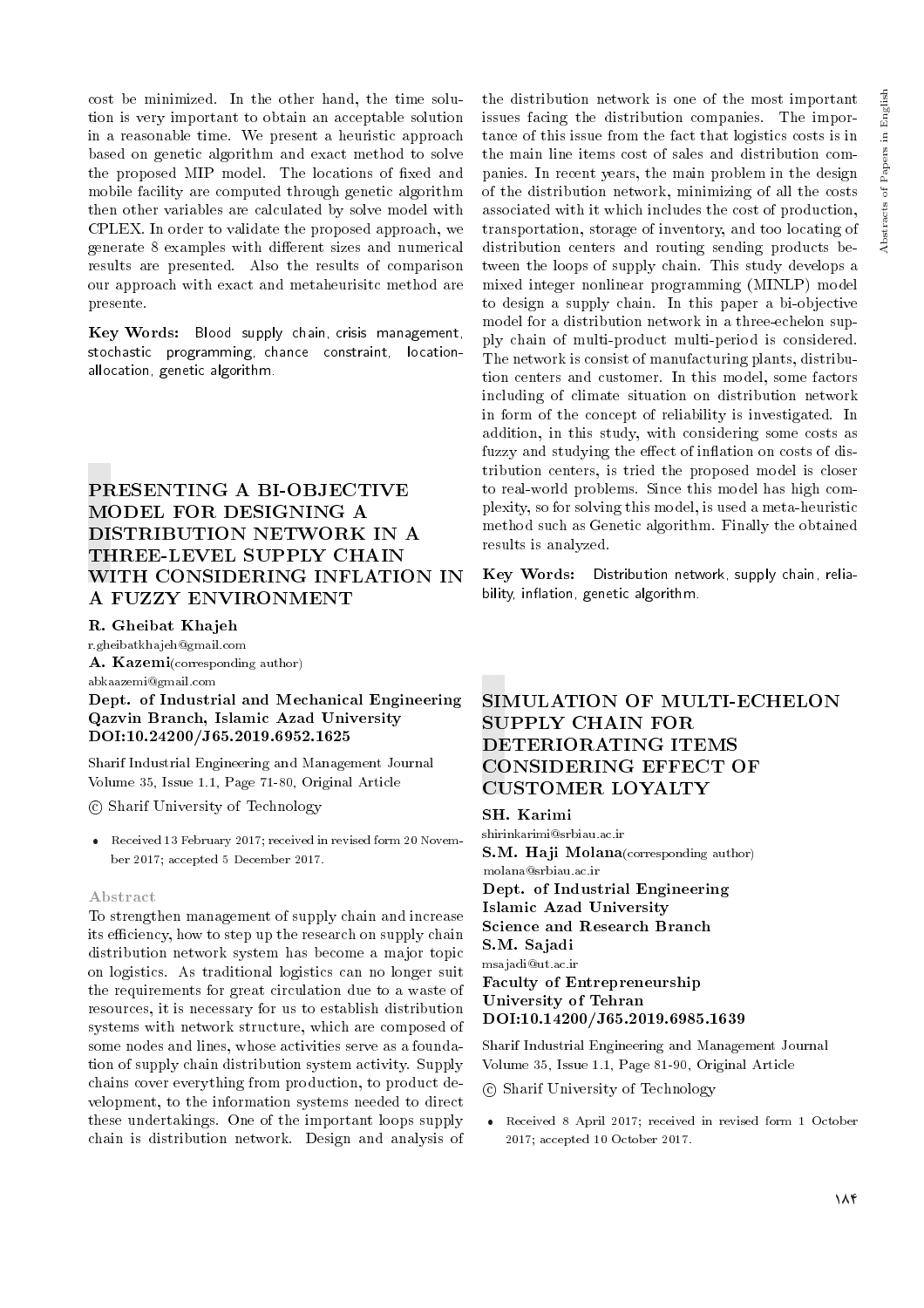# AUCTION USING GENETIC ALGORITHM AND DANTZIG-WOLFE DECOMPOSITION

R. Alaei

ralaei@mail.kntu.ac.ir M. Setak(corresponding author) setak@kntu.ac.ir

# Dept. of Industrial Engineering K.N. Toosi University of Technology DOI:10.24200/J65.2019.7078.1688

Sharif Industrial Engineering and Management Journal Volume 35, Issue 1.1, Page 47-56, Original Article

c Sharif University of Technology

 Received 1 January 2017; received in revised form 6 September 2017; accepted 12 November 2017.

## Abstract

In this paper, the problem of winner determination in a combinatorial reverse auction mechanism is considered for solving. Because of NP-completeness of finding a feasible solution for the formulated winner determination problem as well as its solving, the popular exact methods are failed in solving its large-scale instances. So, an exact problem-specic two-stage method is proposed to reduce the time required for its solving. The proposed method involves a well-known population-based metaheuristic called genetic algorithm and an advanced exact method called Dantzig-Wolfe decomposition in first and second stages, respectively. The genetic algorithm is used for nding a near-optimal feasible solution for the formulated winner determination problem as an initial solution for the second stage. The proposed genetic algorithm generates feasible solutions in initial population and repairs infeasible child solutions after reproduction using problem-specic operators. Also, Dantzig-Wolfe decomposition is used for decomposing the formulated winner determination problem with block-diagonal structure in its constraints matrix to a master problem and multiple sub-problems for nding its optimal solution within a reasonable time starting from the nearoptimal feasible solution found by genetic algorithm in first stage. We conducted a computational experiment using randomly generated instances of winner determination problem with different sizes to evaluate the performance of our proposed two-stage method in solving the formulated winner determination problem. Computational results demonstrate that the genetic algorithm performs well in finding near-optimal solutions of the formulated problem. Also, the computational results show that the Dantzig-Wolfe decomposition based method in second stage can improve the near-optimal solution found by genetic algorithm in first stage and find the optimal solution of formulated winner determination problem as well as confirming the optimality or non-optimality of solution found by genetic algorithm.

The other result is that the proposed two-stage method spends less time compared with LINGO software in finding optimal solution of formulated winner determination problem.

Key Words: Supplier selection, combinatorial reverse auction, winner determination problem, genetic algorithm, dantzig-wolfe decomposition.

# A FOUR-ECHELON TWO-STAGE STOCHASTIC MODEL FOR BLOOD PRODUCTS SUPPLY IN DISASTERS

M.B. Fakhrzad(corresponding author) mfakhrzad@yazd.ac.ir E. Ghasemi eghasemi@stu.yazd.ac.ir Dept. of Industrial Engineering Yazd University DOI:10.24200/J65.2019.7024.1681

Sharif Industrial Engineering and Management Journal Volume 35, Issue 1.1, Page 57-69, Original Article

c Sharif University of Technology

 Received 3 January 2017; received in revised form 19 December 2017; accepted 26 December 2017.

#### Abstract

In recent years, the location of mobile facilities has been highly regarded in design of health system. One of the important areas in this field is design of blood collection and distribution systems. Since blood is as perishable and vital goods and donation of blood is a voluntary work, supply blood and blood products is one of the most challenging issues in the supply chain in emergency and non-emergency situation. In this paper, we propose a four-echelon two-stage stochastic model to supply whole blood and its products in disaster. The hospitals, regional blood centers, local blood centers and bloodmobile facilities are considered as main elements of blood supply chain. It is assumed that the blood collection from the donors just done in bloodmobile facilities and local blood centers. Also, processing operation of blood products from collected whole blood are done only in the regional blood centers. In the designed supply network in this paper, every hospital could provide needed blood products from other near hospitals in the emergency situation as well as other fixed and mobile blood centers. One of the most important issues in the blood supply in disasters is delivery time of blood, so here; we consider an upper bound to blood delivery time to the affected areas and the objective of our presented model is blood supply in the standard time so that the total supply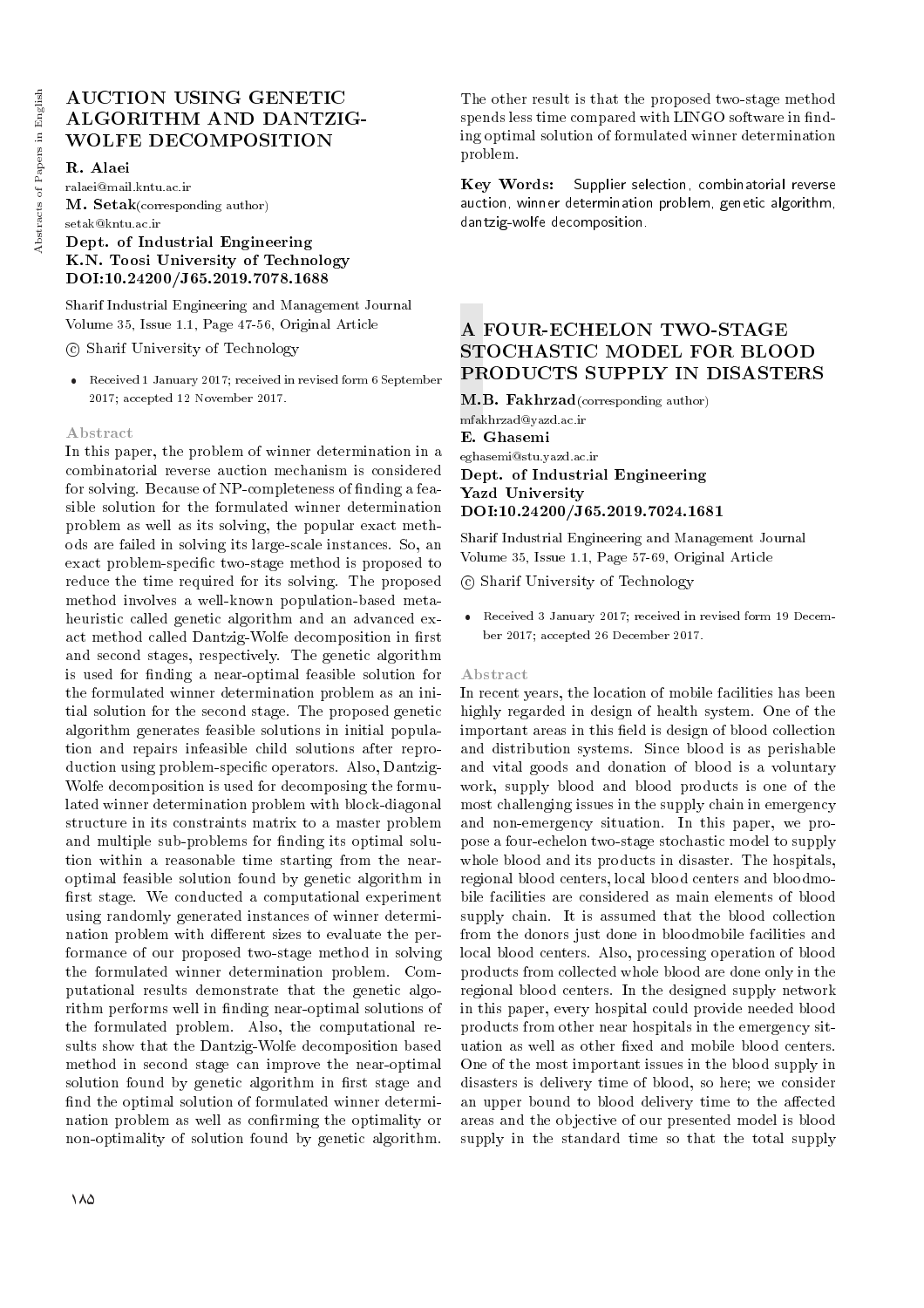eration the possibility of competition and interruption in servicing availability. The objective functions are of cost minimization and facility attraction maximization. The cost components are facility construction cost, the routes' enhancement, improvement and or development expenses, and transportation costs. Due to the facts that customers' demands as well as transportation expenses are uncertain authors have employed robust type modeling of the problem taking scenario approach into consideration. We also have taken into considered the concept of reliable network design and attraction function for facility location in the competition environment. In order to show the application of the proposed model, a real case study discussing the facility location design and facility implementation for a new CT-Scan system in Fars province was studied. The result of this study indicates that Fars providence has capacity for four CT-Scans that can be positioned in the cities of Fasa, Marvedasht, Estahban and Shiraz. For sensitivity analysis purposes, two parameters are considered separately and simultaneously. Parameter can have impacts on the cost objective function and hence on the final solution of the problem. The aim of this research is obtaining an answer that is less sensitive to the changes in data and meantime increases the system's reliability. A tradeoff between the solution robustness and model robustness for various values of parameter is demonstrated by the figure in the body of the article. This tradeoff can help the decision makers in determining suitable weight for Due to the fact that when the number of scenarios increases the use of exact methods of solutions are impossible for the reason of being an Np-hard problem one needs to employ a meta-heuristic approach to solve this problem. This can be considered as a future research for those who want to work on the extension of this problem.

Key Words: Facility location, network design, robust optimization, reliability, competitive facilities, uncertain environment.

# DEVELOPING A BI-OBJECTIVE MODEL FOR BLOOD SUPPLY CHAIN NETWORK DESIGN CONSIDERING QUEUING THEORY IN DISASTERS

## F. Bayatloo

fatemeh.bayatloo@ut.ac.ir A. Bozorgi-Amiri(corresponding author) alibozorgi@ut.ac.ir A. Yousefi-Babadi a.youseabadi@ut.ac.ir Dept. of Industrial Engineering University of Tehran

#### DOI:10.24200/J65.2019.7063.1679

Sharif Industrial Engineering and Management Journal Volume 35, Issue 1.1, Page 35-46, Original Article

c Sharif University of Technology

 Received 19 November 2016; received in revised form 8 October 2017; accepted 31 October 2017.

#### Abstract

Natural disasters cause to make a vast amount of relief items demand in affected areas. Reducing the waiting time of injured people for emergency supplies is one of the main issues in post-disaster emergency response. Blood is one of these items, which has a vital role in preserving affected people's life. Therefore, in post-disaster situation, creating a queue of injured people in order to receive blood services in hospitals is expected. Thus, designing a supply chain network that considers waiting time for blood supply while minimizing total cost is a challenging problem. In this paper, a bi-objective mixed integer nonlinear-programming model is proposed, which uses queuing theory to incorporate more realistic waiting time. This supply chain consists of five echelons: donors, blood collection facilities (permanently and temporary), blood center, demand points (hospitals), and injured people. Location-allocation, inventory level, blood shortage in some echelons, flow of blood in the network and waiting time are related decisions that are optimized in this model. With respect to variation in some parameters such as demand, a multi-period context is more effective to cope with these variations. In order to better manage blood collection, temporary blood facilities can move in a set of candidate points at the beginning of each period. Moreover, multiple allocations of donors to capacitated blood collection facilities and blood center are allowed by considering the covering radius of facilities. Finally, the performance of the proposed model is investigated by a practical numerical example. Moreover, several sensitively analyses are conducted. According to the model results, optimized allocation of injured people to hospitals and servers leads to reduction of queue length as well as waiting time. This improvement will be considerable when the intensity of disaster is high and a large number of injured people are transported to hospitals. Furthermore, the effectiveness of shortage cost and service time on objective functions is explored in the sensitivity analysis section.

Key Words: Blood supply chain, bi-objective optimization, disaster, queuing theory, multiple allocations.

# WINNER DETERMINATION IN COMBINATORIAL REVERSE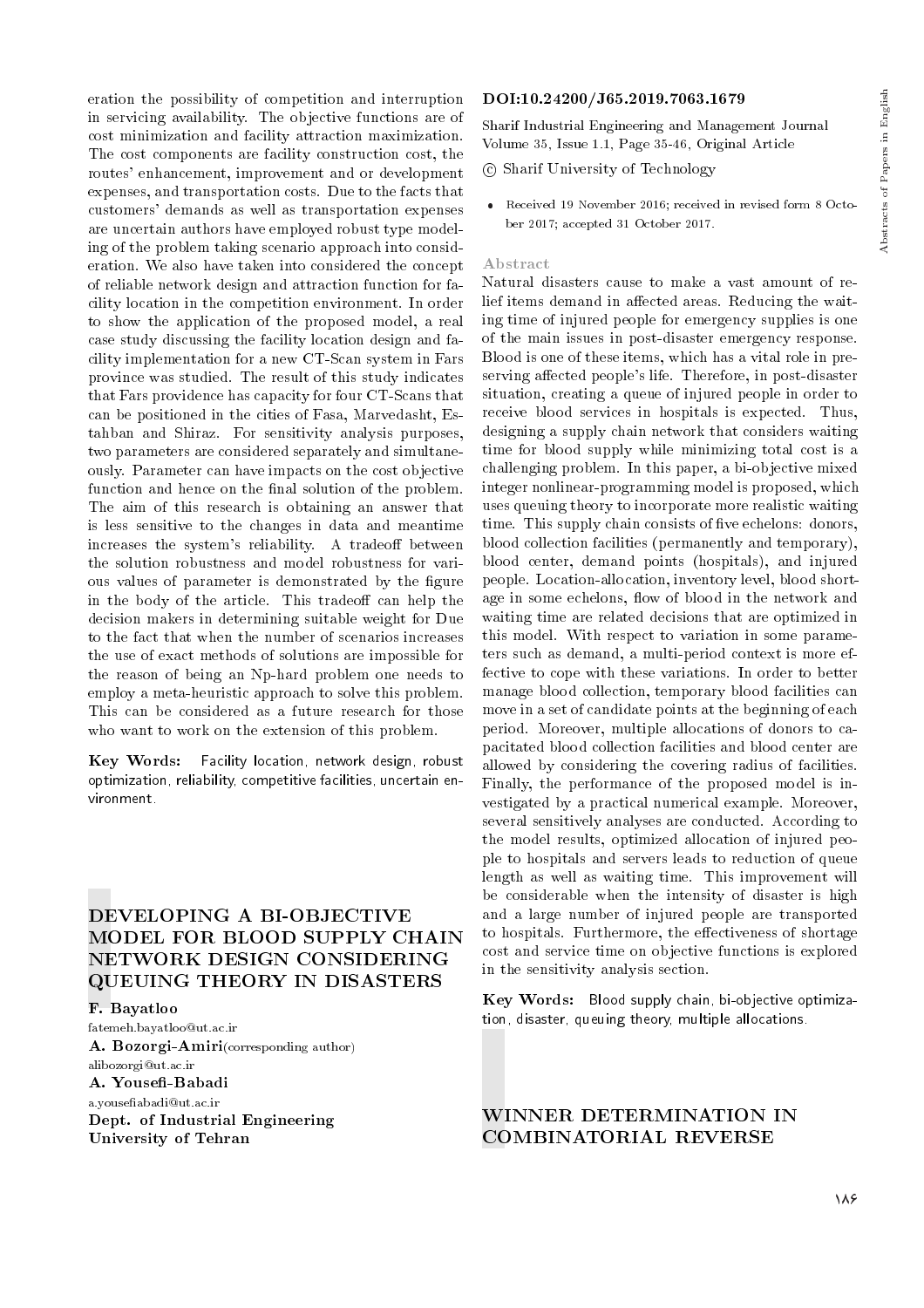Key Words: Resources leveling, available resources, shapely value, least core, multi owner processes, cooperative game theory.

# A GAME THEORETIC APPROACH FOR PRICING OF COMPLEMENTARY PRODUCTS AND DETERMINATION OF INVESTMENT AMOUNT WITH TWO MANUFACTURERS

## L. Shahbazi

layashahbazy@gmail.com M. Rasti-Barzoki(corresponding author) rasti@cc.iut.ac.ir

Dept. of Industrial and Systems Engineering Isfahan University of Technology DOI:10.24200/J65.2019.7068.1684

Sharif Industrial Engineering and Management Journal Volume 35, Issue 1.1, Page 11-21, Original Article

c Sharif University of Technology

 Received 14 January 2017; received in revised form 27 September 2017; accepted 16 October 2017.

#### Abstract

This article deals with an important topic which is recognized widely in the industrial issues, and investigates a game theory problem in investment games. The problem considers a market with an investor and two manufacturers which are producing complementary products. These two manufacturers intend to purchase new technology; to use technological advantages. New facilities help them reduce their production costs. Market demand is a linear function of price; that increases due to the market price reduction. The two manufacturers in order to buy the new facilities need to use the capital of an investor. For satisfying the investor to invest his/her finance, manufacturers compete with each other. In many investment games, the investor enters into the market and becomes a market member. But in this game, unlike previous studies, the investor won't

enter the market directly. He/she just invest in the firm and gains a definite percent of the investment's profit from manufacturers. During problem-solving, the profit of each agent is maximized separately. The game is considered as a Stackelberg-Bertrand game, and assumed the investor as the leader and the manufacturers as followers. To solve the problem, the investor first determines how much to fund in each firm, and then the manufacturers follow investor's decision, and each firm will determine its own price according to the amount of capital gains separately. It is worth noting that the manufacturers make their decision simultaneously. To solve the game, first by Nash equilibrium, the prices of two manufacturers are obtained. Then, according to the equilibrium prices and by Stackelberg equilibrium, the optimal amount of investment in the first firm, as the decision variable of the investor, will be evaluated. The amount of investing in per firm and new demand and also new market prices after the investment has been calculated afterward. At last some managerial insights are derived.

Key Words: Supply chain, pricing, investment, nash and stackelberg equilibrium, game theory.

# A MULTI OBJECTIVE ROBUST OPTIMIZATION MODEL OF FACILITY LOCATION-RELIABLE NETWORK DESIGN IN COMPETITIVE ENVIRONMENT UNDER UNCERTAINTY

Y. Zare Mehrjerdi(corresponding author) yzare@yazd.ac.ir M. Heidary Meybodi heidarymajid89@yahoo.com

Dept. of Industrial Engineering University of Yazd DOI:10.24200/J65.2019.7081.1691

Sharif Industrial Engineering and Management Journal Volume 35, Issue 1.1, Page 23-34, Original Article

c Sharif University of Technology

 Received 1 February 2017; received in revised form 24 October 2017; accepted 14 November 2017.

#### Abstract

In this article, authors propose a mixed integer bicriterion linear programming model for facility locationsnetwork design problem under uncertainty in the competitive environment. This model takes into consid-